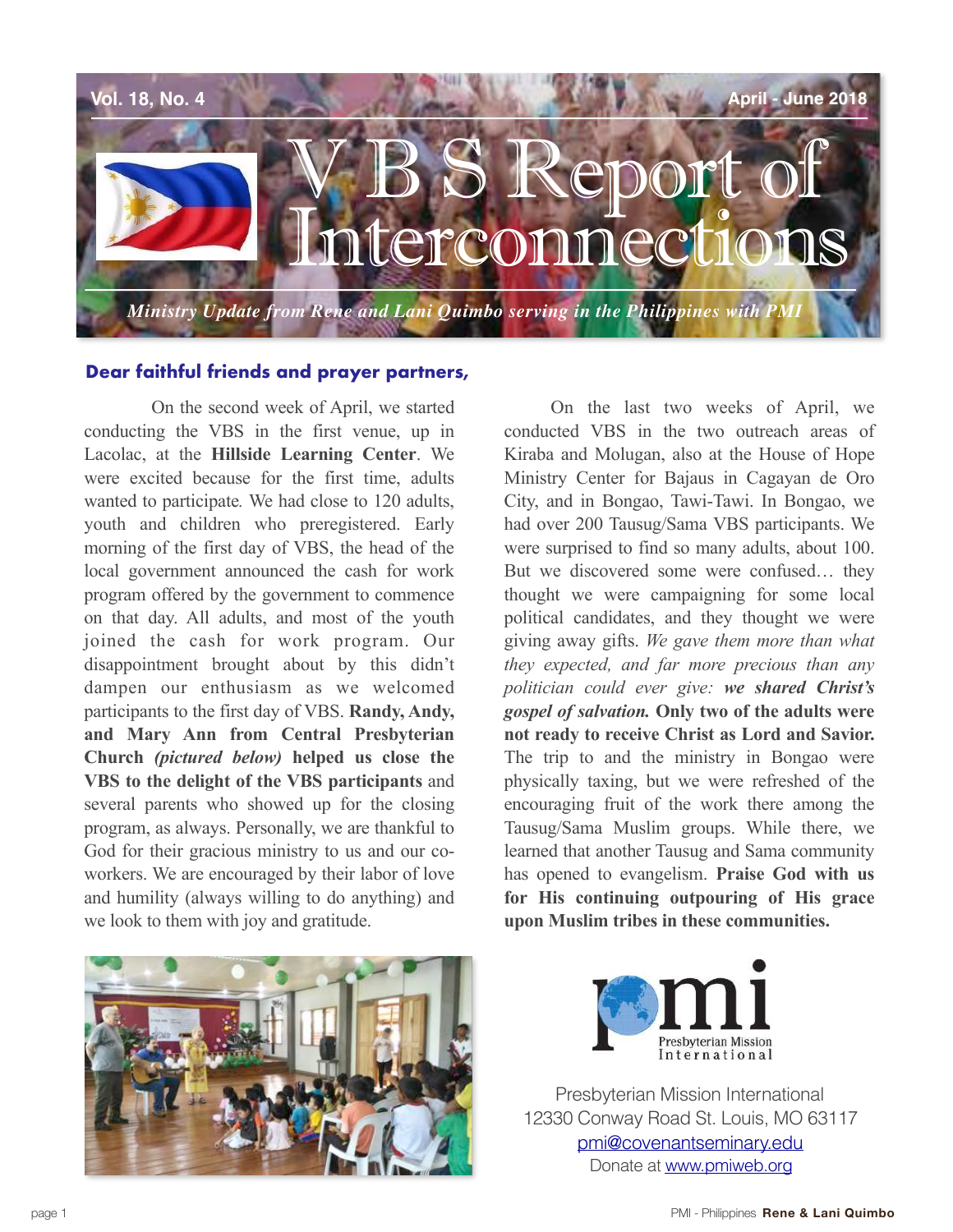In Kiraba and Molugan, there were **several parents of VBS participants who inquired if there could be a Bible study for adults.** Needless to say, we are excited to open one. Please pray with us that this would get started and that God will use this to open the door of faith to other adults.

 The VBS in **Mampang Ministry Center** in Zamboanga City was conducted on the third week of May. Preregistered participants were over 100 Tausug/Sama adults, youth, and children. But with Eid'l Fitr just a month away, several adults decided to focus on fishing and buy and sell business to save money for the celebration We were disappointed with this turn of events, but we remained excited of the opportunity to teach God's word to those who came. Still, we had close to 100 participants who were eager learners. *Staff from Hillside Learning Center in Lacolac travelled with us to Zamboanga City to help out Iking and Roxan in this VBS.* 



Lani with Iking, Roxan, Gemma, and Jornel team teaching VBS in Mampang Ministry Center in Zamboanga City

After we concluded the VBS in Zamboanga City, the last of 6 venues, we went to Dipolog City (Lani's hometown) to spend a few days for a staff/volunteers retreat. Lani's older sister accommodated us in her home. We were able to spend some time in the historical city of Dapitan (where our national hero Jose Rizal was exiled before he was executed in the 1800's) and to relax at the beach. It was short,

but enough to give each one of us a breather. We are grateful for times such as this. To bring workers from different ministry centers together for a few days is something we hope to do every year.



While in Bongao, Tawi-Tawi, for the VBS, we stayed 3 days more to be able to join our partners at JIL church in Muslim evangelism. *It was very inspiring to see several adults and youth get on fire to reach out to Muslims with Christ's gospel of grace.* 



Outreach ministry in Lomboy, Tausug and Sama community in Bongao, Tawi-Tawi with our JIL partners